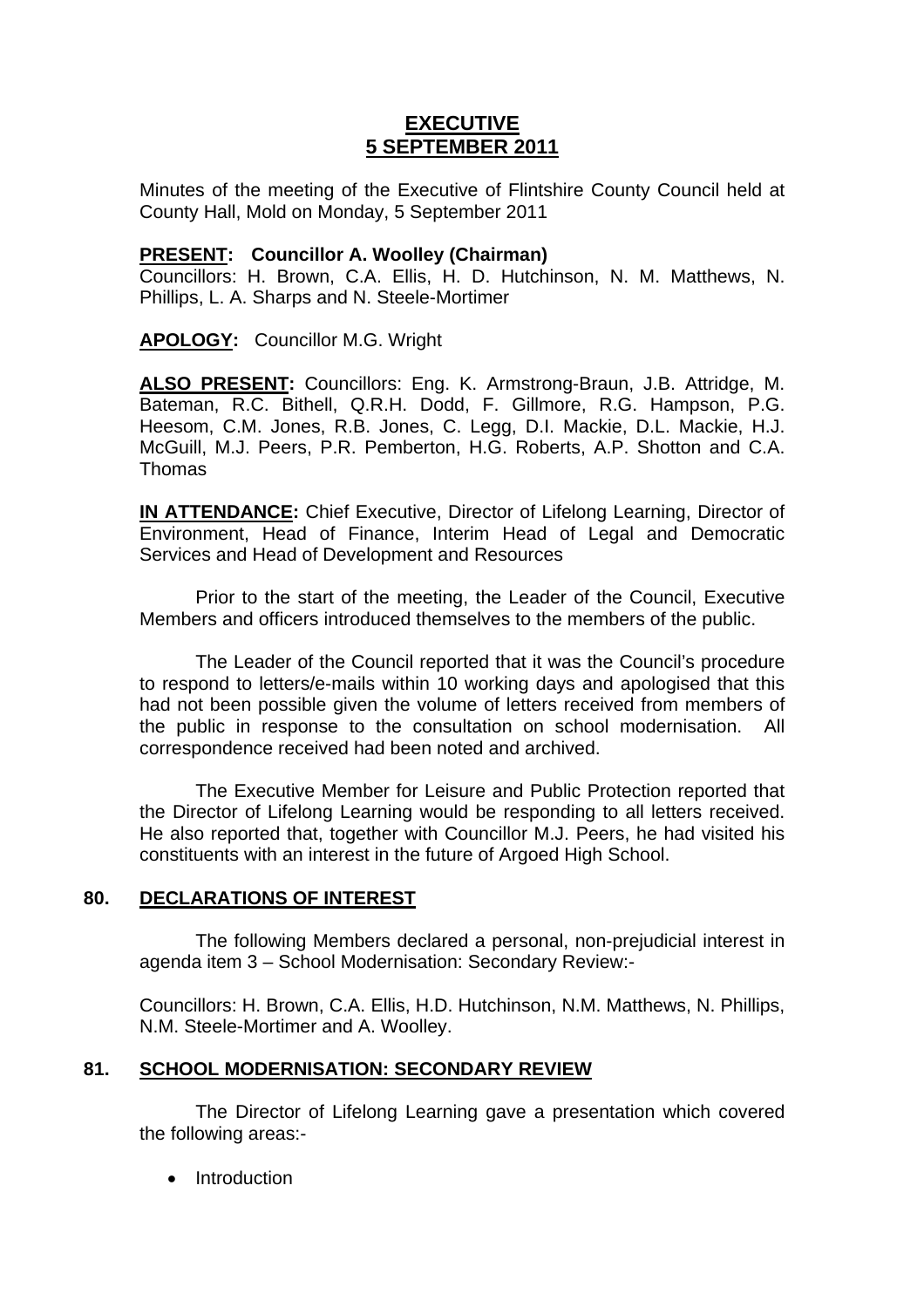- Council meeting of  $17<sup>th</sup>$  August Time for reflection
- Passing the test
- Workstreams
- Indicative timetable considerations

 The Executive Member for Education commented that the standard of education in Flintshire had been recognised as one of the highest in Wales with schools continuing to improve. Despite the improvements made, there was a need to review secondary school provision in Flintshire to address the level of surplus places. In view of the proposed halt to the consultation process, it was proposed that the Lifelong Learning Overview and Scrutiny Committee be invited to consider the next steps and make recommendations to the Executive prior to a full County Council before reconvening the public consultation process. Proposals to address surplus places at the schools in Holywell would be considered by the Lifelong Learning Overview and Scrutiny Committee and fast tracked to meet all Members, partner organisations and stakeholders' satisfaction to ensure that grant funding was received from the Welsh Government (WG). On section 3.17 of the report, he asked that Faith Schools be included in the list of key stakeholders and partner organisations.

 The Chief Executive reported that school modernisation was a high priority and a challenge to the Authority. The Estyn report on the strategic management of education in Flintshire had identified tackling school modernisation as a critical recommendation. Reassurance had been given to Members and the public over a process in which all could be confident; the halt to the process had provided the opportunity to reconsider how best to consult. On the proposed workstreams there was a need for ownership of the consultation process. A revised timetable, as set out at Appendix A, would enable consultee-led options to be considered equally, and could vary between individual reviews according to the needs of separate areas. There was also the opportunity for Group Leaders, Executive and Lifelong Learning Overview and Scrutiny to take stock of progress and make recommendations at each distinct step in the process.

 The Leader of the Council concurred with the comments made by the Executive Member for Education and welcomed the comments/observations from members of the public as part of the consultation process.

The Deputy Leader of the Council said that there was a need for public confidence to be restored prior to the reconvening of the consultation process. The Council's policy had always been for children to be educated at the school of their parent's choice and as a result surplus places in areas of Flintshire had risen gradually over a number of years. When the consultation process did re-start, he asked that planning information in the form of the Unitary Development Plan (UDP), to identify projected population growth, and financial information be readily available to assist Members in their deliberations.

 The Executive Member for Social Services agreed with the Deputy Leader's comments and asked that section 3.01 of the report be amended to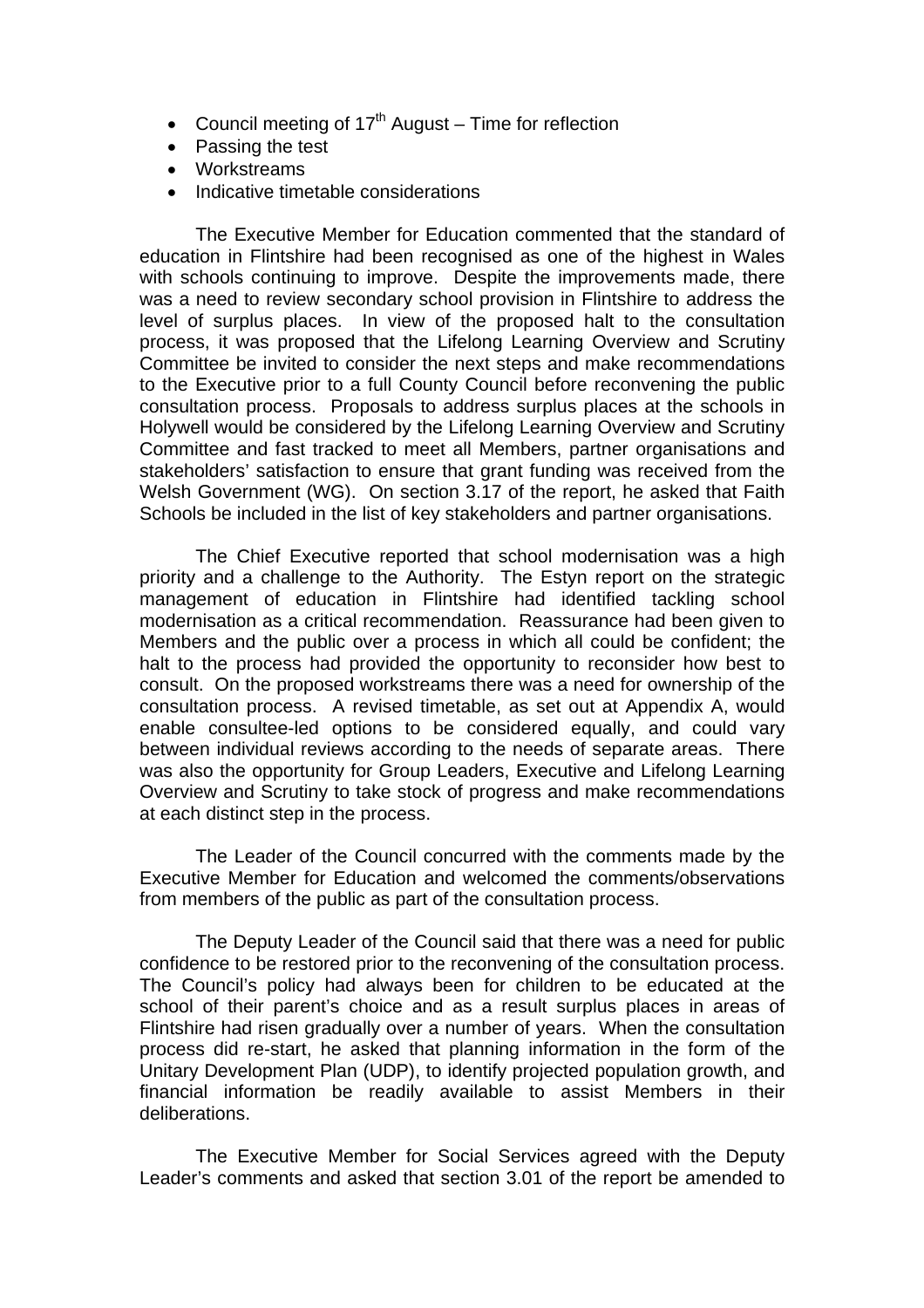include consideration of additional options as well as existing options. The Chief Executive reported that if additional options were brought forward these would be considered equally alongside existing options.

The Executive Member for Leisure and Public Protection suggested that the Local Assembly Members be asked to give their views on school modernisation given that the Council was being asked to address this by the WG.

### **RESOLVED:**

- (a) That the outlined methodology in consulting with communities, as detailed in the report be supported and adopted;
- (b) That the support for the full involvement of the Lifelong Learning Overview and Scrutiny Committee in considering the process of consultation, developing options appraisals in each area and formal reports at each stage of the area review process be re-confirmed;
- (c) That the Lifelong Learning Overview and Scrutiny Committee be requested to consider the methodology set out in the report, verify the comprehensive data available and provide confidence in our Communities and make recommendations prior to a further Executive and Council meeting; and
- (d) That a further report to Executive and full Council be commissioned following the current period of reflection, on the next steps and the recommendations of the Lifelong Learning Overview and Scrutiny Committee.

#### **82. DURATION OF MEETING**

The meeting commenced at 10.00 a.m. and ended at 10.50 a.m.

## **83. MEMBERS OF THE PRESS AND PUBLIC IN ATTENDANCE**

There were four members of the press and twenty five member of the public in attendance.

> **……………………………. Chairman**